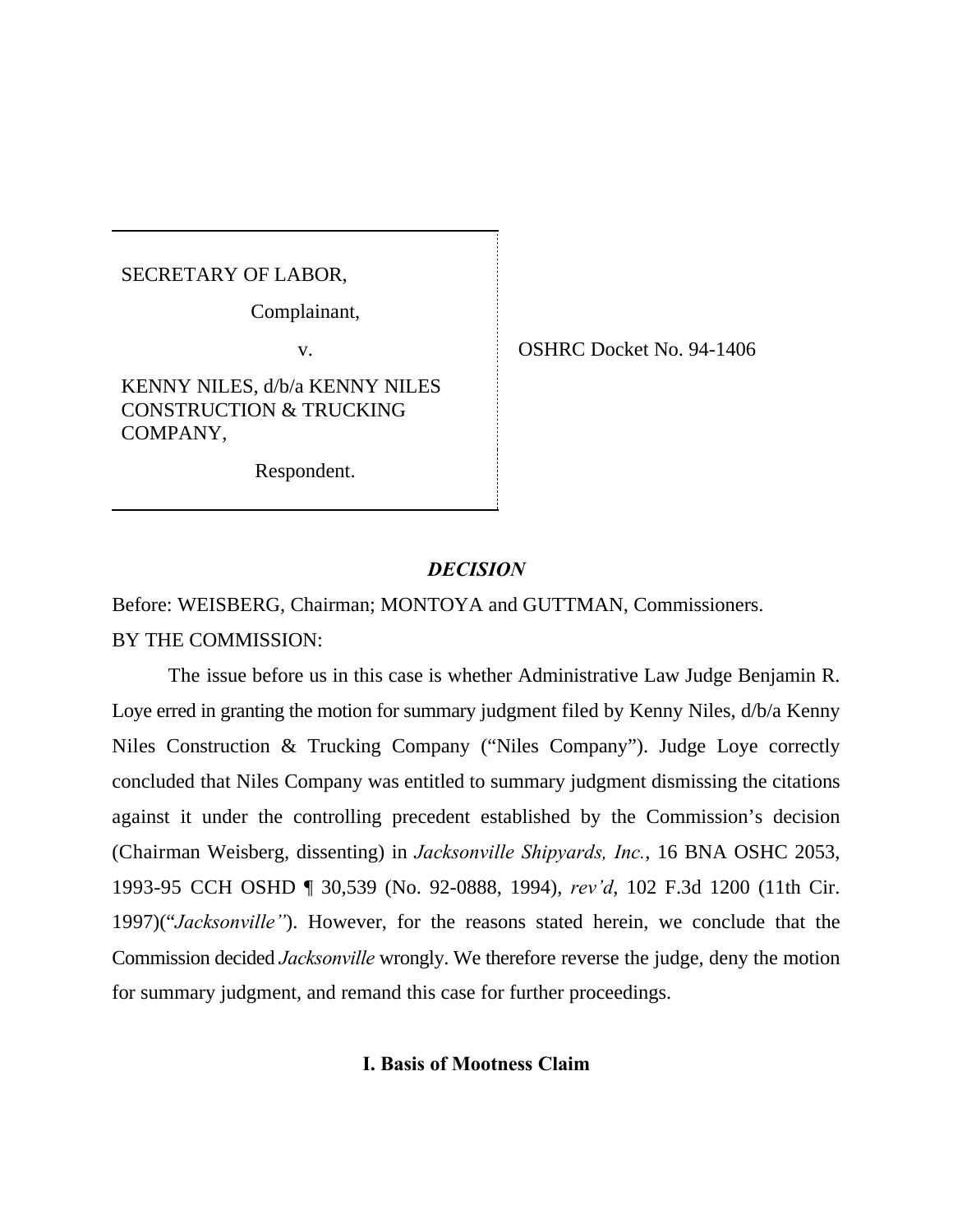At the time of the alleged violations at issue in this case, Kenny Niles operated the Niles Company as a single proprietorship with an office and principal place of business in Columbia, Missouri. The construction portion of his business, which employed nine or ten workers, engaged in sewer and water line excavation and installation. On November 23, 1993, these construction employees were excavating a trench at a worksite in Columbia when the trench caved in, injuring one of them. As a result, the Occupational Safety and Health Administration ("OSHA") conducted an inspection and investigation and issued citations alleging two willful and nine serious violations of trenching and other standards.<sup>1</sup> OSHA also proposed penalties totaling \$67,250.

Almost fourteen months after it contested these charges, Niles Company filed a motion for summary judgment, seeking the dismissal of all citation items and proposed penalties on the grounds that this "action is moot and [the Secretary] lacks appropriate jurisdiction." As the legal basis for its motion, Niles Company cited the *Jacksonville* decision, in which the Commission held that an administrative enforcement proceeding under the Occupational Safety and Health Act of 1970, 29 U.S.C. §§ 651-78 ("the OSHAct"), is

<sup>&</sup>lt;sup>1</sup>The alleged serious violations were based on noncompliance with: 29 C.F.R. § 1926.20(a) (allowing employees to work in hazardous trench); § 1926.21(b)(2)(failure to instruct employees in the recognition and avoidance of unsafe trenching conditions); § 1926.50(c) (failure to have a qualified first-aid provider at the worksite); § 1926.59(e)(1)(failure to develop, implement and maintain a hazard communication program for the worksite); § 1926.59(g)(1)(failure to have material safety data sheets for hazardous chemicals used at the worksite); § 1926.59(h)(failure to provide information and training on hazardous chemicals); § 1926.651(c)(2)(failure to provide safe means of egress from trench);

<sup>§ 1926.651(</sup>j)(2)(failure to keep excavated materials at least two feet from trench edge); and § 1926.651(k)(1)(failure to inspect trench and adjacent area). OSHA also alleged willful violations of 29 C.F.R. § 1926.28(a)(failure to ensure wearing of hardhats by employees exposed to materials falling into trench) and § 1926.652(a)(1)(inadequate sloping of trench where sloping relied on as means of protection against cave-ins).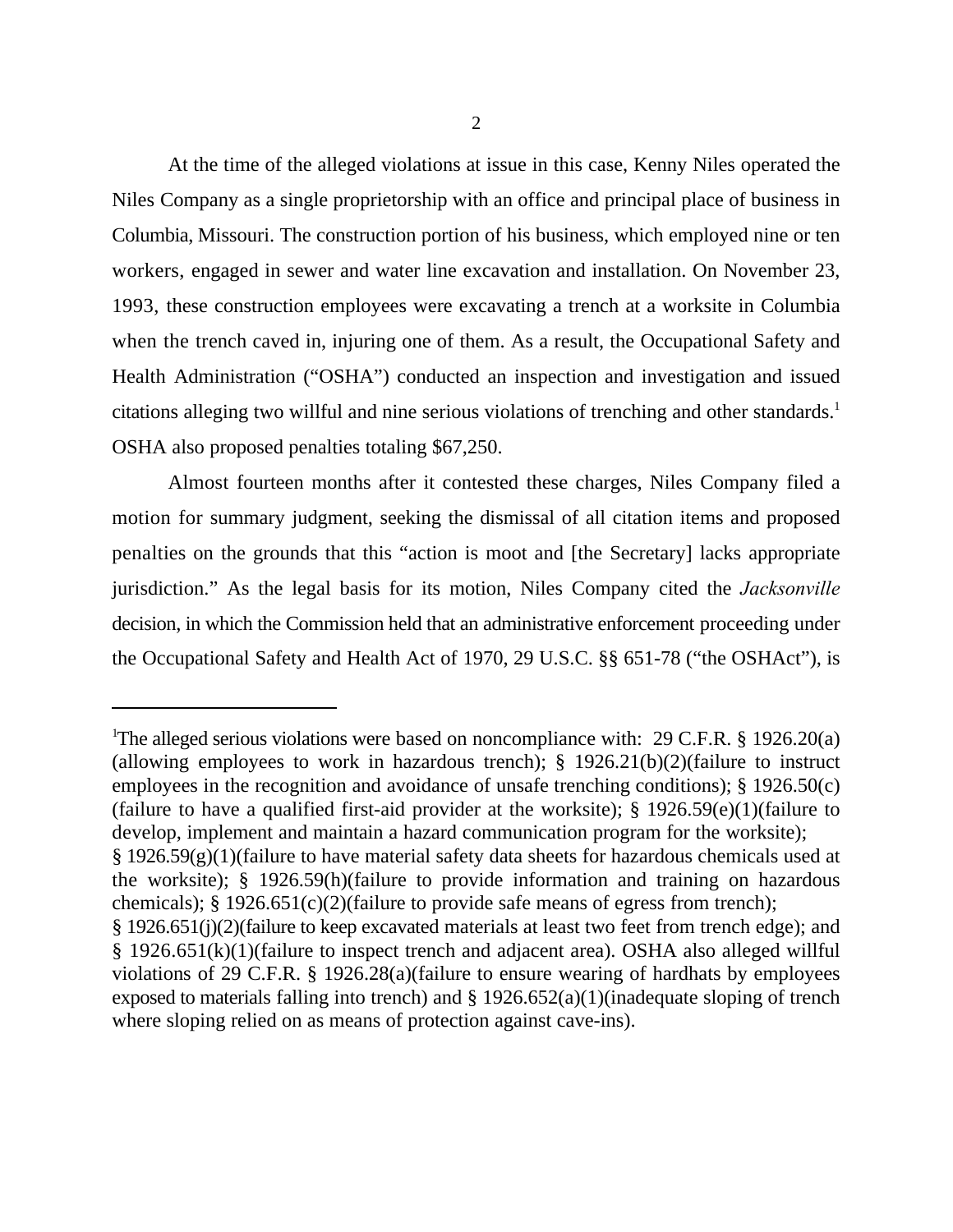rendered moot "where the employer has effectively corrected the alleged violations by terminating its employees and where there is no reasonable likelihood that the employer will resume the employment relationship." 16 BNA OSHC at 2055, 1993-95 CCH OSHD at p. 42,229. For its factual basis, Niles Company relied on an affidavit signed by Kenny Niles, in which he averred that, as of June 1, 1995, he had "permanently closed down" his "excavation business" by (1) laying off all of the employees who had performed that type of work, (2) selling "the majority" of the equipment used in that work, and (3) entering into a contract in which he promised to sell the remainder of his excavation equipment and not to re-enter the excavation business within the Columbia, Missouri area during the two-year period following execution of the contract. The Secretary objected to summary judgment, however, arguing that this case was distinguishable from *Jacksonville* because Niles still had employees working for his trucking business and was therefore still an "employer" within the meaning of the Act.

Over the next few months, Niles Company filed a supplemental motion for summary judgment, as well as a series of three supplemental affidavits, each executed by Kenny Niles. In these affidavits, Niles averred that, on August 15, 1995, he had also shut down "the trucking division of the...[Niles Company]" and that, as a result of that closure, he no longer operated any business or had any employees. He further claimed that his sole proprietorship would "never be resumed." Shortly after the Secretary's counsel conceded, during a telephone conference call, that the Secretary had no evidence to contradict Kenny Niles' assertions, Judge Loye issued his order granting summary judgment and dismissing this case "in accordance with the Commission's holding" in *Jacksonville*.

Before us, the Secretary has abandoned any claim that the instant case can be distinguished from *Jacksonville*, arguing only that *Jacksonville* was wrongly decided and that it should be overruled. We therefore confine our review of this case to the narrow issue presented to us by the parties for resolution.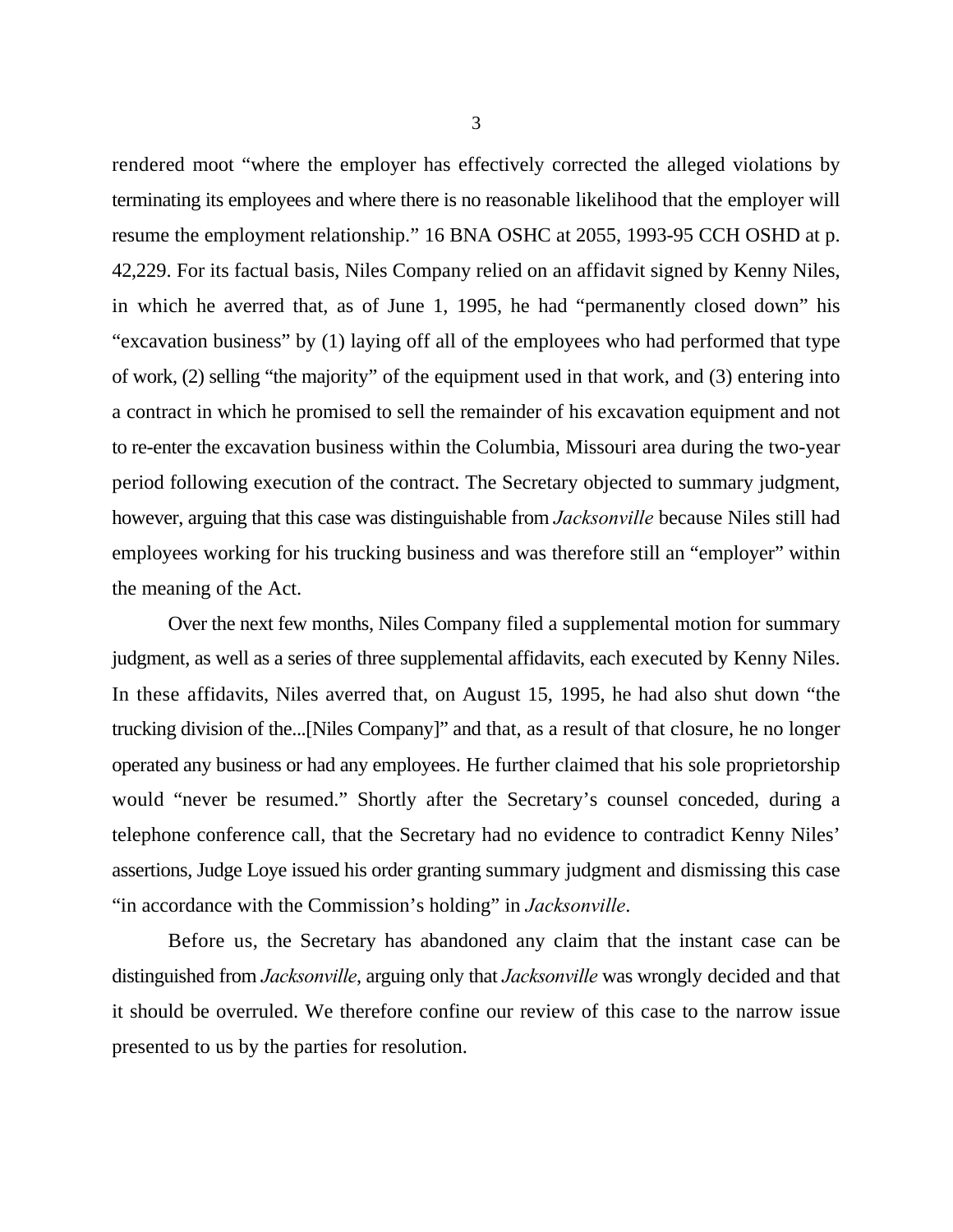## **II. Jacksonville Revisited**

While the Commission normally considers itself bound to follow its own precedent, it has not hesitated to overrule that precedent when further deliberations have led it to conclude that an earlier case was wrongly decided, particularly when the federal appellate  $counts<sup>2</sup>$  have expressly rejected the Commission's initial position during the interim between Commission decisions. *E.g.*, *Acrom Constr. Services*, 15 BNA OSHC 1123, 1125, 1991-93 CCH OSHD ¶ 29,393, p. 39,563 (No. 88-2291, 1991); *Bratton Corp.*, 14 BNA OSHC 1893, 1896, 1987-90 CCH OSHD ¶ 29,152, pp. 38,991-92 (No. 83-0132, 1990). *Cf. Payne v. Tennessee*, 501 U.S. 808, 827, 111 S.Ct. 2597, 2609 (1991), *quoting Smith v. Allwright*, 321 U.S. 649, 665, 64 S.Ct. 757, 765 (1944)("[W]hen governing decisions are unworkable or are badly reasoned, 'this Court has never felt constrained to follow precedent.' ").

As the Commission noted in *Jacksonville*, the issue before it in that case, *i.e.*, whether a proceeding under the Act "is rendered moot if during the course of the proceeding the employer permanently discontinues its business operations," was "an issue of first impression." 16 BNA OSHC at 2053-54, 1993-95 CCH OSHD at p. 42,228. Yet, while it took roughly 24 years for the first such case to reach the Commission, less than three years after the issuance of the *Jacksonville* decision, *four more cases* have come before the

<sup>&</sup>lt;sup>2</sup>Sections 11(a) & (b) of the OSHAct, 29 U.S.C. §§ 660(a) & (b), confer jurisdiction on the United States circuit courts of appeals to review Commission decisions. Unlike the Commission, however, which has nationwide jurisdiction, each of these federal courts has jurisdiction only within its own judicial circuit. The Commission is therefore bound to follow an appellate court decision only within the circuit in which that case arose, and it must independently determine whether it is going to continue to follow its own precedent or instead follow the conflicting views of the appellate court in cases arising outside of that circuit. *See*, *e.g.*, *S & H Riggers & Erectors, Inc.*, 7 BNA OSHC 1260, 1264-65, 1979 CCH OSHD ¶ 23,480, p. 28,437 (No. 15855, 1979), *rev'd*, 659 F.2d 1273 (5th Cir. 1981).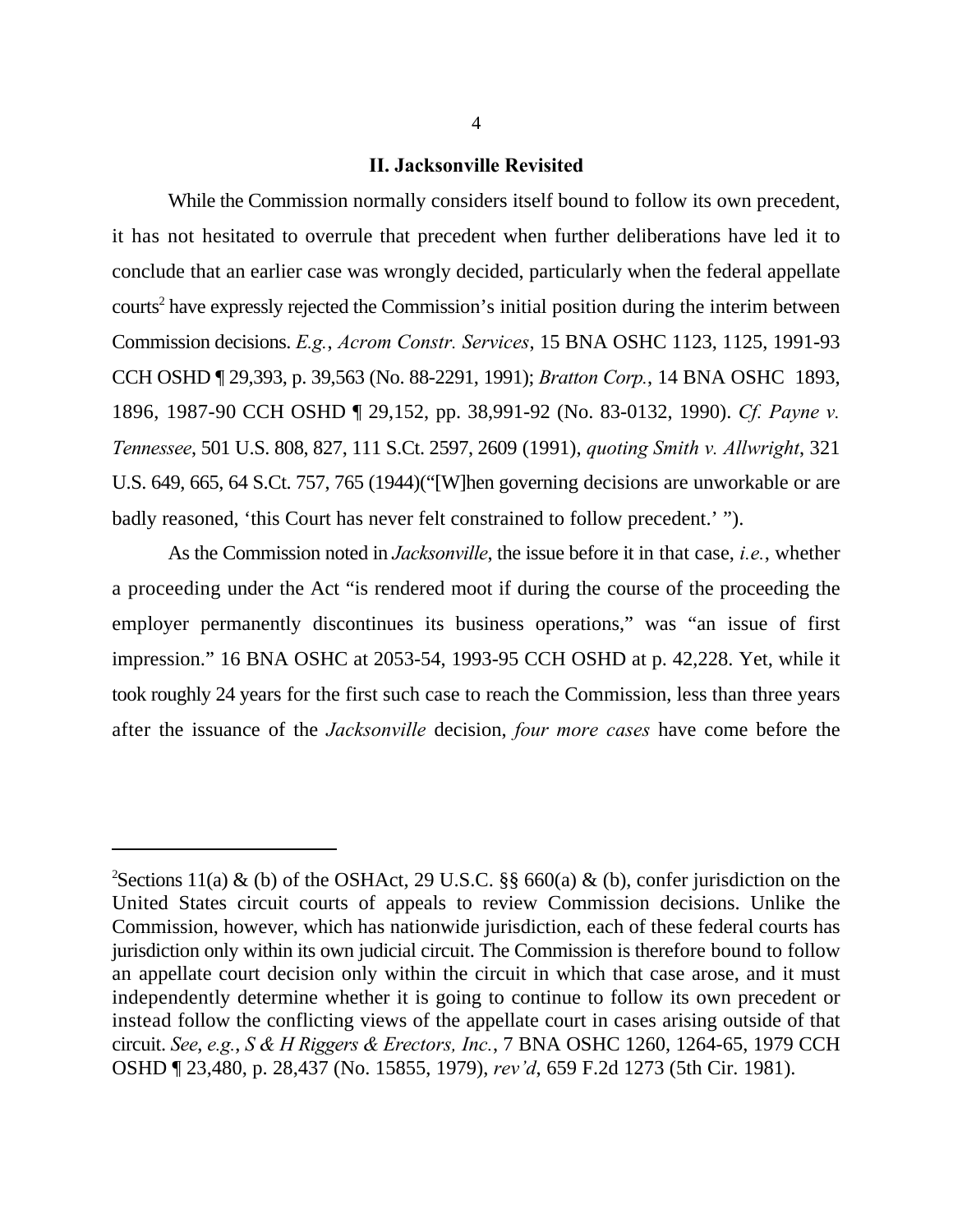Commission in which this identical issue has been raised.<sup>3</sup> During those same three years, the *Jacksonville* decision itself has been reviewed and reversed by the U.S. Court of Appeals for the Eleventh Circuit in a well-reasoned and authoritative decision. Under these circumstances, we fully agree with the Secretary that it is both necessary and appropriate for us to reconsider the Commission's decision in *Jacksonville*. 4

In *Jacksonville*, the Commission majority cited two U.S. Supreme Court decisions for the proposition that, "[w]hile voluntary cessation of allegedly violative conduct does not make the case moot, mootness can arise if all effects of the alleged violation have been eliminated and if there is no reasonable expectation that the violation will recur." 16 BNA OSHC at 2054, 1993-95 CCH OSHD at p. 42,229, *citing County of Los Angeles v. Davis*, 440 U.S. 625, 631, 99 S.Ct. 1379, 1383 (1979); and *United States v. W.T. Grant Co.*, 345 U.S. 629, 633, 73 S.Ct. 894, 897 (1953). The Commission viewed its own holding, *i.e.*, "that a proceeding may properly be considered moot where the employer has effectively corrected the alleged violations by terminating its employees and where there is no reasonable

<sup>&</sup>lt;sup>3</sup>The *Jacksonville* issue is also currently pending before the Commission in *Meridian Contrac., Inc.*, OSHRC Docket No. 94-0719; *Meridian Contrac., Inc.*, OSHRC Docket No. 94-1305; and *Continental Roof Sys., Inc.*, OSHRC Docket No. 95-1716.

<sup>&</sup>lt;sup>4</sup>One of the matters on which the Commission and the Eleventh Circuit court disagreed concerned the potential effect of the Commission's *Jacksonville* decision on other employers. In its decision, the Commission majority stated that they were unaware "of any case in the Act's history" where it had even been alleged that the employer had "made any business decision in order to avoid...OSHA citations and proposed penalties." 16 BNA OSHC at 2055 n.3, 1993-95 CCH OSHD at p. 42,230 n.3. "Therefore," they continued, "we do not believe that a finding of mootness here would encourage employers to go out of business to avoid OSHA citations and penalties...." *Id.* The reviewing court, however, in accord with Chairman Weisberg's dissent, expressed its "worry about creating an economic incentive to avoid a penalty by going out of business and, perhaps, then reincorporating under a different name." 102 F.3d at 1203. The Commission's experience since the *Jacksonville* decision may suggest that the court's concern was warranted. *See supra* note 3.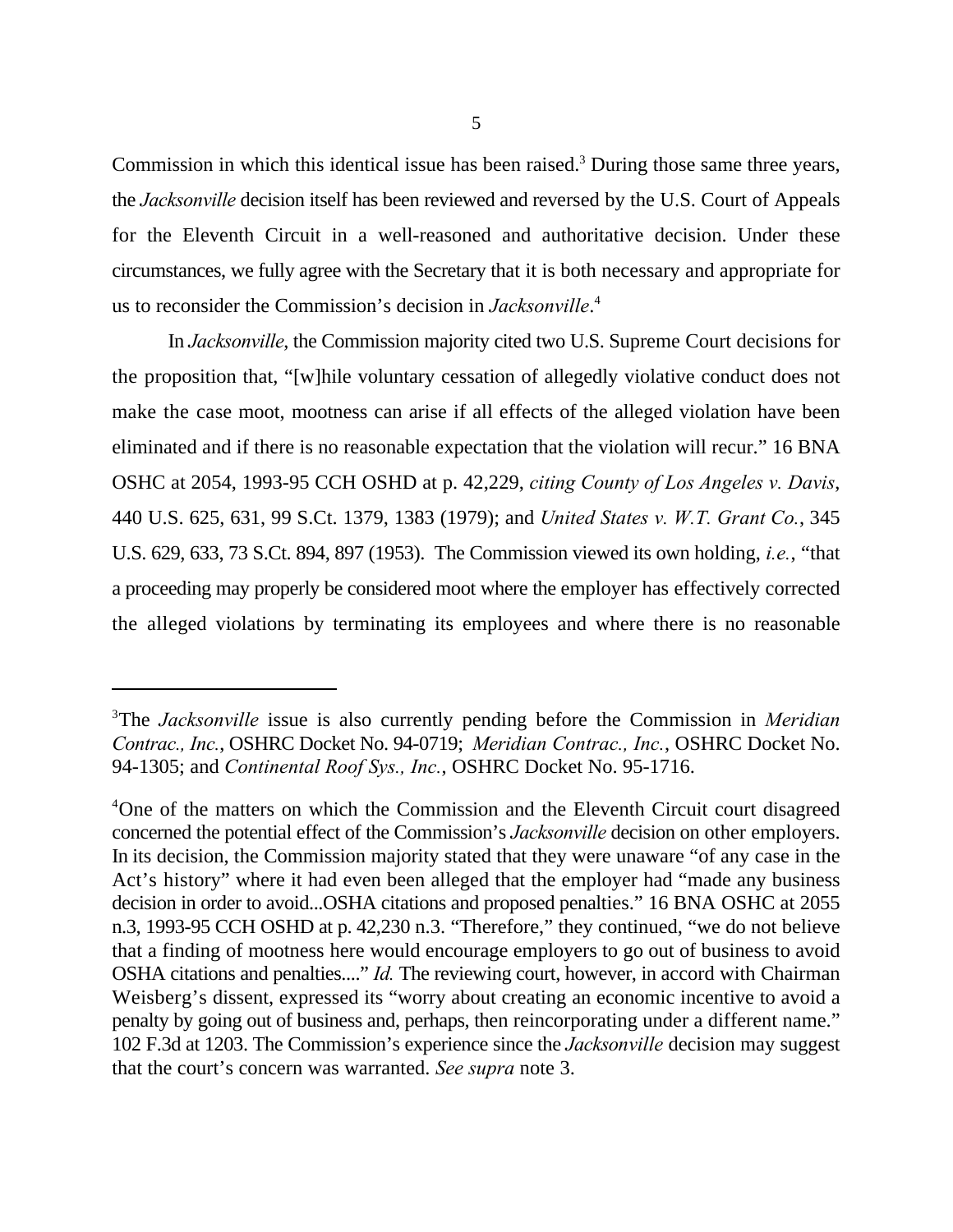likelihood that the employer will resume the employment relationship," 16 BNA OSHC at 2055,1993-95 CCH OSHD at p. 42,229, as a logical extension of this broader principle.

On review of that decision, however, the Eleventh Circuit court pointed out that the legal test cited by the Commission majority is applicable only to claims for "injunctive relief" and that the "[c]ourts have traditionally treated monetary relief claims differently than injunctive relief claims for the purpose of mootness challenges." 102 F.3d at 1202. As an example, the court cited its prior decision in *Atlantic States Legal Foundation, Inc. v. Tyson Foods, Inc.*, 897 F.2d 1128 (11th Cir. 1990) ("*Tyson Foods*"), which involved a suit for both injunctive relief and civil penalties under the Clean Water Act, based on the defendant corporation's violations of permit limitations on the discharge of pollutants. The evidence in that case showed that the defendant was no longer violating the Act and also that "the allegedly wrongful behavior could not reasonably be expected to recur." The court accordingly held that the action for injunctive relief had been rendered moot. 897 F.2d at 1135. "However," it continued, "the mooting of injunctive relief will *not* moot the request for civil penalties as long as such penalties were rightfully sought at the time the suit was filed." *Id.* (emphasis added). In other suits arising under the Clean Water Act, federal appellate courts in at least three other circuits have reached this same conclusion, *i.e.*, that evidence establishing that the defendant has ceased violating the Act and that there is no reasonable expectation that the violations will recur is sufficient to render the claim for injunctive relief moot, but it does *not* render the claim for civil penalties moot. *Natural Resources Defense Council v. Texaco Refining & Marketing, Inc.*, 2 F.3d 493, 502-03 (3d Cir. 1993); *Atlantic States Legal Foundation, Inc. v. Pan American Tanning Corp.*, 993 F.2d 1017, 1019-21 (2d Cir. 1993); *Chesapeake Bay Foundation, Inc.v. Gwaltney of Smithfield, Ltd.*, 890 F.2d 690, 696-97 (4th Cir. 1989)("*Gwaltney*"). *Cf. United States v. ITT Rayonier, Inc.*, 627 F.2d 996, 1000 (9th Cir. 1980) ("[P]ursuant to the district court's compliance order, Rayonier has installed pollution control equipment provisionally satisfactory to the EPA.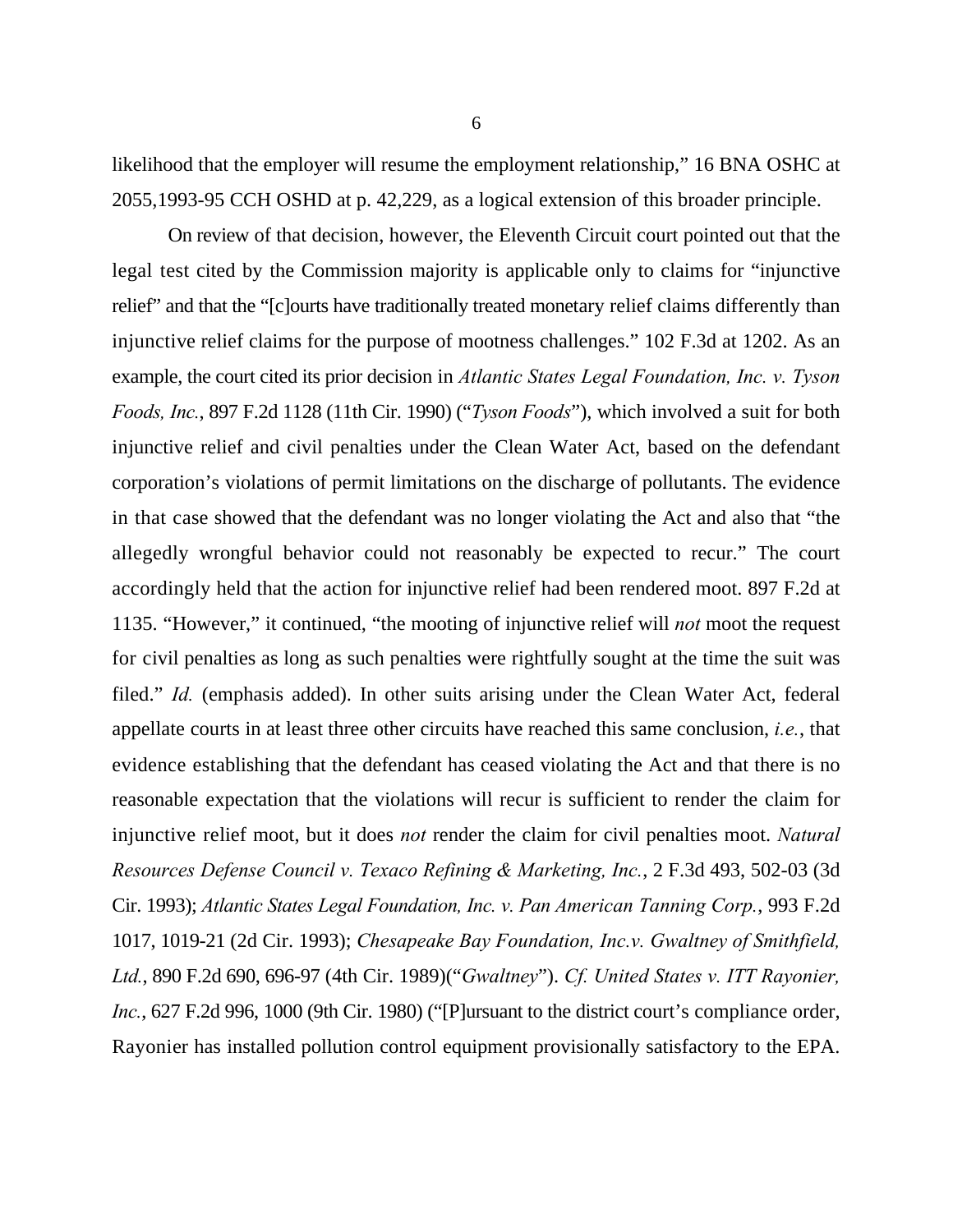Despite Rayonier's compliance, the appeal is not moot because the district court has determined liability and retained jurisdiction to ascertain civil penalties...."). On the other hand, we are unaware of *any* federal court decision reaching the opposite conclusion. *See Jacksonville*, 102 F.3d at 1202 n.2 (concession of counsel during oral argument that his legal research had not uncovered any case holding that "a money claim" had "become moot as a result of the defendant's own acts").

Like the Eleventh Circuit Court of Appeals, we view these Clean Water Act cases as being closely analogous to administrative enforcement actions under the OSHAct. In a typical section 10(c) employer-notice-of-contest proceeding, such as the instant case, the Secretary files a complaint seeking both injunctive relief (in the form of abatement orders) and the assessment of civil penalties. Similarly, the Clean Water Act cases cited above involved actions for both injunctive relief and civil penalties. The fact that the cases were initiated by non-governmental organizations acting as "private attorneys general" is of no consequence. In each case, the suit was brought for the purpose of enforcing federal law, and the civil penalties at issue were not sought for the purpose of compensating the citizen plaintiffs, but instead were to be "paid into the United States Treasury." *See Tyson Foods*, 897 F.2d at 1131 n.5. We therefore agree with the Eleventh Circuit court that the Clean Water Act cases cited above provide strong support for its *Jacksonville* decision.<sup>5</sup>

<sup>&</sup>lt;sup>5</sup>We reject Niles Company's argument that the Clean Water Act cases are inapplicable to this case because the employers in each of those cases remained in business and were therefore free to resume their violative conduct. In each of the cases cited above, the court expressly found that there was no reasonable expectation that the alleged violation would recur and accordingly held that the plaintiff's claim for injunctive relief was moot under the Supreme Court's test in *County of Los Angeles v. Davis*. *See supra*. On this record, we have no basis on which to conclude that an employer that eliminates a violative condition by implementing engineering controls to bring its levels of effluent discharge within permissible limits, such as the employer in *Tyson Foods*, is any more or any less likely to resume its violative conduct in the future than an employer that eliminates its violative conduct by going out of (continued...)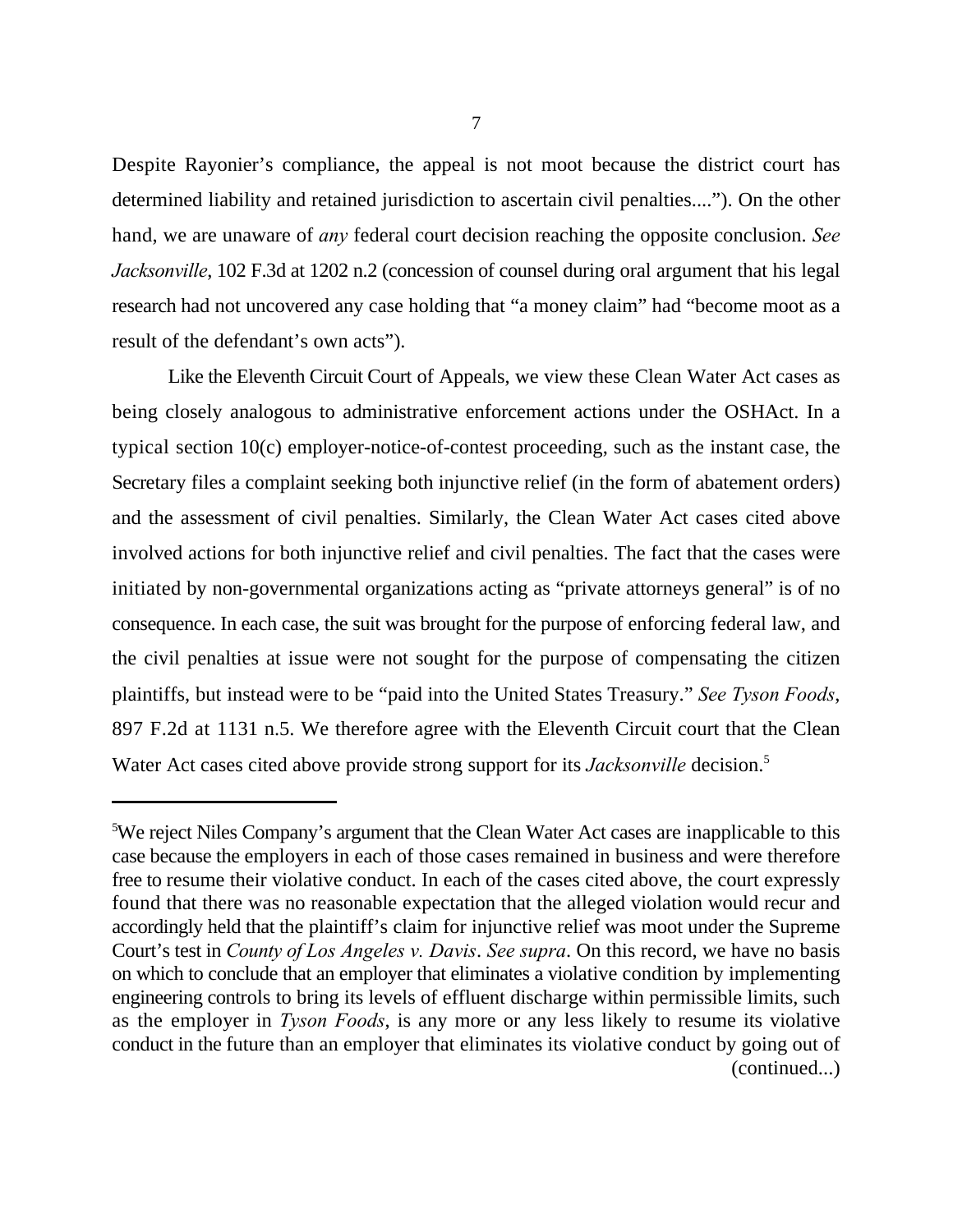Additional support is provided by the federal court cases, including U.S. Supreme Court cases, holding that circumstances mooting a claim for injunctive relief do not render a claim for *damages* moot and that a live case or controversy continues even where the claim for injunctive relief was clearly the principle cause of action, while the surviving claim for damages involves relatively minor amounts. *See*, *e.g.*, *Ellis v. Bhd. of Ry., Airline and S.S. Clerks*, 466 U.S. 435, 441-42, 104 S.Ct. 1883, 1889 (1984)("The amount at issue is undeniably minute. But as long as the parties have a concrete interest, however small, in the outcome of the ligitation, the case is not moot"); *Powell v. McCormack*, 395 U.S. 486, 496, 89 S.Ct. 1944, 1951 (1969); *O'Connor v. City and County of Denver*, 894 F.2d 1210,1215- 16 (10th Cir. 1990); *E.P. Hinkel & Co. v. Manhattan Co.*, 506 F.2d 201, 204 (D.C. Cir. 1974). Niles Company argues that such decisions have no bearing here because they "deal with remedies for the benefit of *individual* employees," while the OSHAct contains no such "make whole" remedies benefitting individual employees. We disagree with this profferred distinction. The *rationale* underlying the damages cases cited above is the *same* rationale used in the penalty cases cited above. In essence, neither an action for damages nor an action for civil penalties can be rendered moot by evidence that an employer is no longer violating the Act and unlikely to repeat its violations because damages actions and civil penalty actions are both based on *past* employer conduct. *Compare Gwaltney*, 890 F.2d at 696 ("Under the Clean Water Act,....the initiation of § 1319 actions by the government can be based on wholly past violations, so that a suit seeking penalties is intrinsically incapable of being rendered moot by the polluter's corrective actions") *with Taxpayers for Animas-LaPlata Referendum v. Animas-La Plata Water Conservancy Dist.*, 739 F.2d 1472, 1479 (10th Cir. 1984) ("Indeed, by definition claims for past damages cannot be deemed moot"). *See also*,

 $5$ (...continued) business.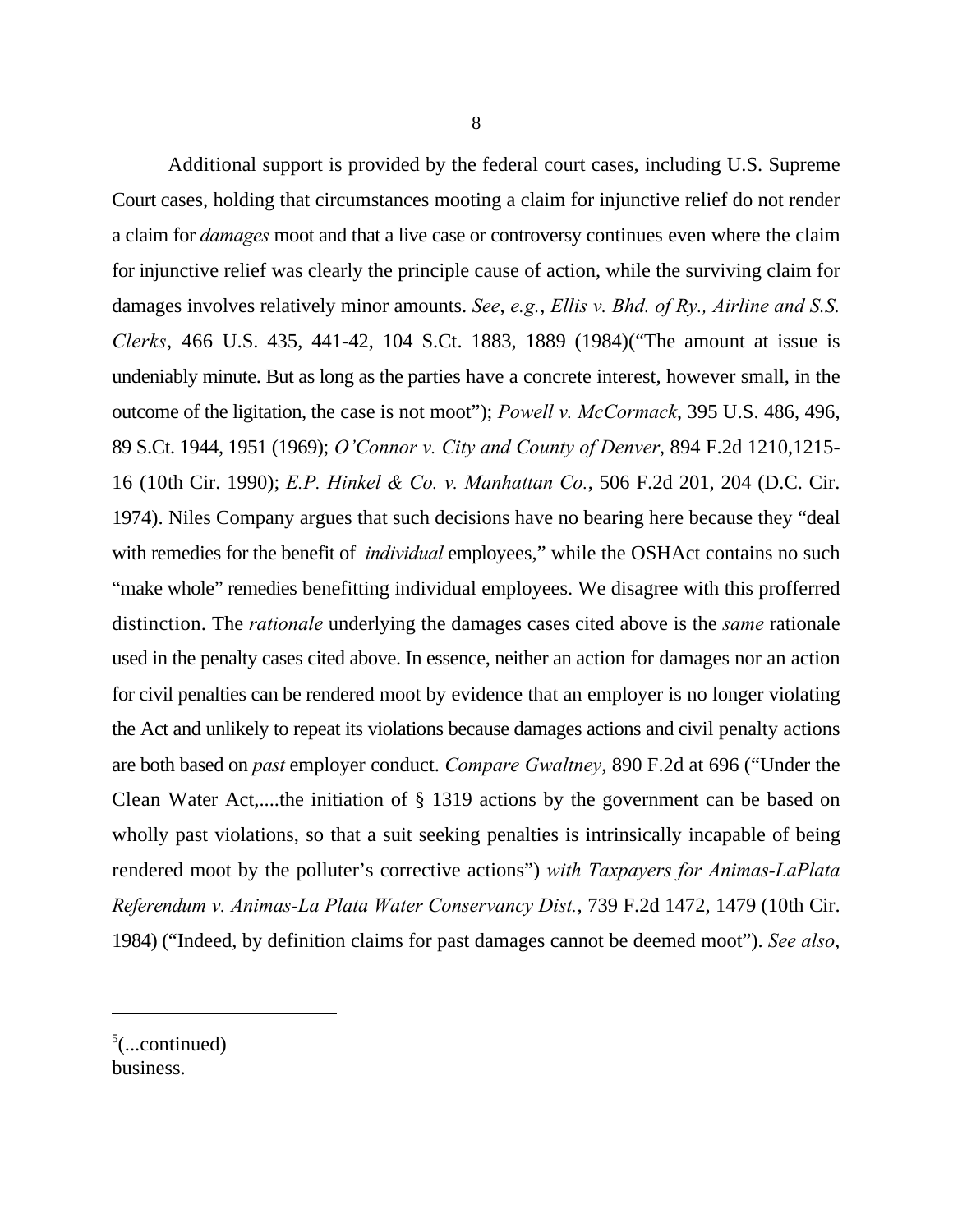*Gwaltney*, 890 F.2d at 696-97 (court characterizes past violations as "the only possible basis for assessing a penalty").

*Jacksonville* notwithstanding, the Commission has similarly recognized, in its pre-*Jacksonville* decisions, that its jurisdiction over contested citations and proposed penalties does *not* depend on the presence of a "live controversy" over injunctive relief, meaning, in the context of the OSHAct, a dispute over proposed abatement orders. For example, the Commission has held that the post-citation abatement of an alleged violation does not deprive it of the authority to rule on the merits of that alleged violation:

Abatement following the issuance of a citation neither negates nor excuses an employer's failure to comply with the Act. It is therefore appropriate to affirm a citation even though an employer abates a violative condition during the course of litigation....

*Whirlpool Corp.*, 8 BNA OSHC 2248, 2249, 1980 CCH OSHD ¶ 24,957, p. 30,793 (No. 9224, 1980), *rev'd and remanded on other grounds*, 645 F.2d 1096 (D.C. Cir. 1981). *Cf.* <sup>6</sup> *GAF Corp.*, 9 BNA OSHC 1451, 1454 n.13, 1981 CCH OSHD ¶ 25, 281, p. 31,244 n.13

<sup>&</sup>lt;sup>6</sup>After holding in *Whirlpool Corp*. that post-citation abatement is not grounds for vacating a citation, the Commission further held that it could nevertheless take post-citation abatement into account, specifically, in determining an appropriate penalty. 8 BNA OSHC at 2249 n.3, 1980 CCH OSHD p. 30,793 n.3 ("Prompt correction of a cited hazardous condition is essentially an indication of good faith and may be considered in penalty assessment under section 17(j) of the Act, 29 U.S.C.  $\S$  666(i)"). Similarly, the Eleventh Circuit court in *Jacksonville* noted that, while an employer's cessation of business does not render a civil penalty claim moot, it *may* have a bearing on the *amount* of the penalty that should be assessed. 102 F.3d at 1203 n.4 ("We do not rule out today that JSI's having ceased to do business might be important to the amount of penalties; the appropriate amount is for the Commission to set."). Here, it would be premature for us to discuss either penalty amounts or penalty factors at this stage of the proceeding, particularly in the absence of any arguments from the parties on such issues. However, like the appellate court in *Jacksonville,* we leave open the possibility that an employer's post-citation cessation of business may be deemed a relevant consideration in evaluating the "size" of the employer and thus in determining an appropriate penalty amount.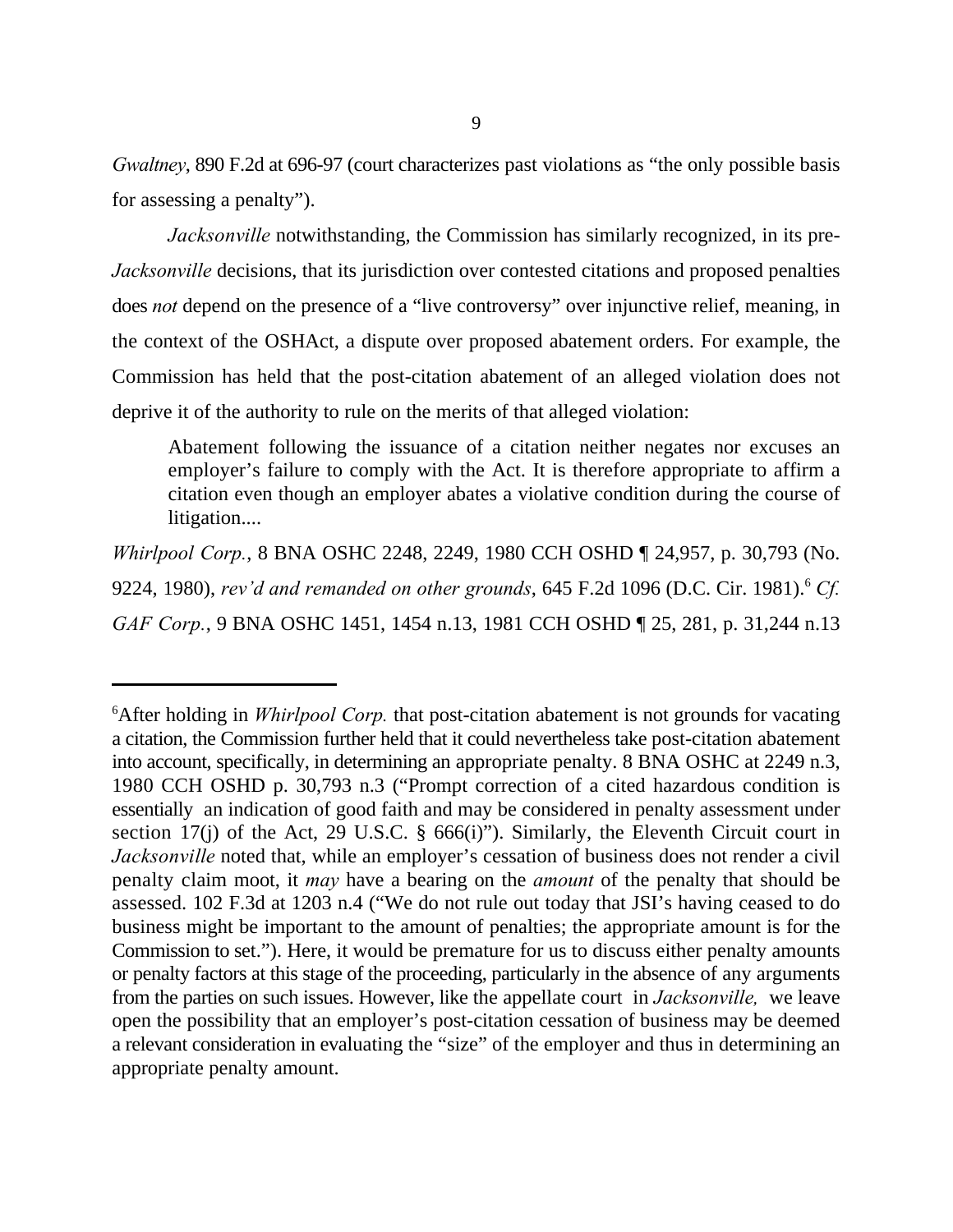(No. 77-1811, 1981)("[S]ubsequent closure of a plant does not negate a violation that occurred while the plant was in operation"). In addition, the Commission has pointed out that the OSHAct expressly authorizes a type of employer-initiated contest proceeding where abatement from the outset is beyond the scope of Commission review, *i.e.*, a proceeding initiated by an employer notice of contest that is deliberately restricted to the proposed penalties. *See Connecticut Aerosols, Inc.*, 8 BNA OSHC 1052, 1980 CCH OSHD ¶ 24,257 (No. 78-0025, 1980); *Florida East Coast Properties*, 1 BNA OSHC 1532, 1973-74 CCH OSHD ¶ 17,272 (No. 2354, 1974). *See also*, sections 10(a) & (c) of the Act, 29 U.S.C. §§ 659(a) & (c).

Like the Eleventh Circuit court that reviewed the Commission's decision in *Jacksonville*, we conclude that that decision is contrary to law; we therefore "do not [find] it necessary to] rely much on OSHA-related policy considerations in deciding this case," but nevertheless "think our decision is consistent with the policies that OSHA was enacted to advance."  $102$  F.3d at  $1203$ .<sup>7</sup> In any event, we conclude that the ongoing argument over whether the assessment of penalties against such employers serves any purpose largely misses the point.<sup>8</sup> So long as the Secretary continues to seek the assessment of penalties, and

 $\frac{7}{1}$  In particular, we agree with the court that the rule of law announced by the Commission in *Jacksonville*, *i.e.*, that an employer is entitled to a dismissal of the contested citations and penalties if it terminates its existing business operations and states its intent not to resume those operations, has the potential to "greatly diminish the effectiveness of money penalties as a deterrence." 102 F.3d at 1203. *See supra* note 4.

<sup>&</sup>lt;sup>8</sup>Chairman Weisberg disagrees with the analysis that leads Commissioner Montoya to her premature conclusion "that the assessment of a penalty [here,] where there are no longer employees for the OSH Act to protect would be punitive, and therefore exceed the civil remedial authority of the OSH Act." In reaching this conclusion, prior to the development on remand of a complete record (both evidence and arguments) on what penalties, if any, would be "appropriate" in this case, Commissioner Montoya relies heavily on the U.S. Supreme Court's decision in *United States v. Halper*, 490 U.S. 435, 109 S.Ct. 1892 (1989), (continued...)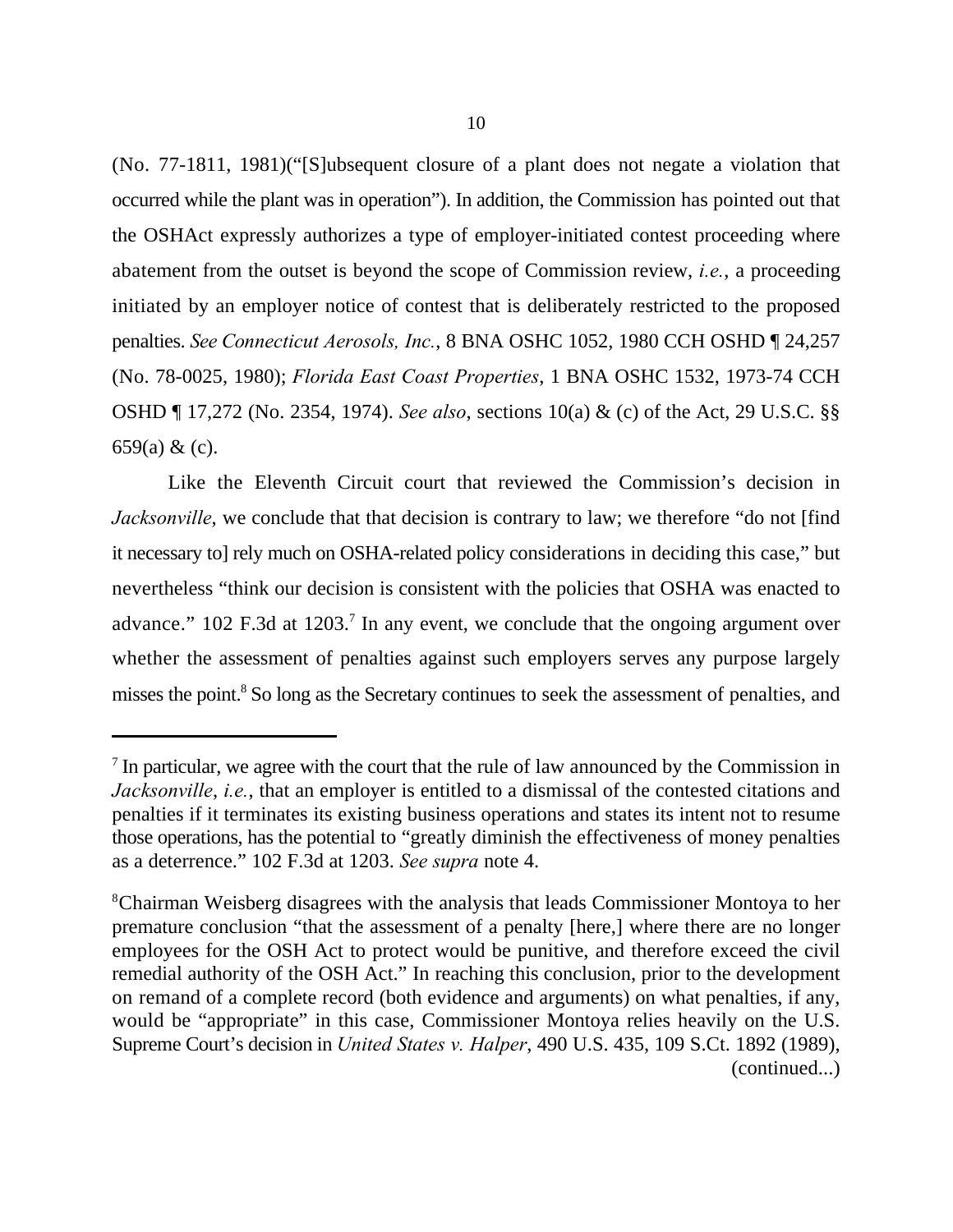the employer continues to defend against them, it cannot be said that "the issues presented [in the case] are no longer 'live' or [that] the parties lack a legally cognizable interest in the

Commissioner Guttman notes that in light of the instant remand, and absent the benefit of focused argument on the questions by the parties, it would be premature to address the questions raised by Commissioner Montoya at this time. Should these questions be raised on remand, the Commission would have the opportunity to consider them based on such further analyses as may be provided by the Administrative Law Judge and the parties.

 $\frac{8}{2}$ ...continued)

and the Commission's decision in *S.A. Healy Co.*, 17 BNA OSHC 1145, 1993-95 CCH OSHD ¶ 30,719 (No. 89-1508, 1995), *rev'd*, 96 F.3d 906 (7th Cir. 1996), *petition for cert. filed*, 65 U.S.L.W. 3587 (U.S. Feb. 13, 1997)(No. 96-1299). In Chairman Weisberg's opinion, however, his colleague's reliance on *Halper* and *Healy* as support for restricting the judge's authority to assess penalties against the Niles Company is totally misplaced since *Halper* and *Healy* both involved the specific issue of whether the assessment of civil penalties against a party that has *already been criminally prosecuted and penalized for the same conduct* violates the double jeopardy clause of the Fifth Amendment, while there is not even a potential double jeopardy issue in the instant case. *See Halper*, 490 U.S. at 450, 109 S.Ct. at 1903 ("Nothing in today's ruling precludes the Government from seeking the full civil penalty against a defendant who previously has *not* been punished for the same conduct, *even if the civil sanction imposed is punitive*. In such a case, the Double Jeopardy Clause simply is not implicated")(emphasis added). The Chairman further concludes that Commissioner Montoya's reliance on *Trinity Industries v. OSHRC*, 16 F.3d 1455 (6th Cir. 1994) is equally misplaced since the instant case has nothing whatsoever to do with the exclusionary rule. (The Chairman notes that the only Constitutional argument missing from his colleague's analysis is a claim that assessing penalties against the Niles Company would constitute cruel and unusual punishment under the Eighth Amendment). Commissioner Montoya's reliance on *Trinity Industries* leads her to the unusual conclusion that the judge on remand in this case, while precluded from assessing any penalties, should consider entering abatement orders against the Niles Company. Under virtually identical circumstances, the United States Court of Appeals for the Eleventh Circuit reached the exact opposite conclusion*, i.e.*, that while the Secretary's request for the entry of abatement orders was moot, his penalty proposals remained at issue before the Commission. *Reich v. O.S.H.R.C. (Jacksonville Shipyards, Inc.)*, 102 F.3d 1200 (11th Cir. 1997). In Chairman Weisberg's view, the argument advanced by his colleague in this case has already been rejected implicitly by the court in *Jacksonville Shipyards*.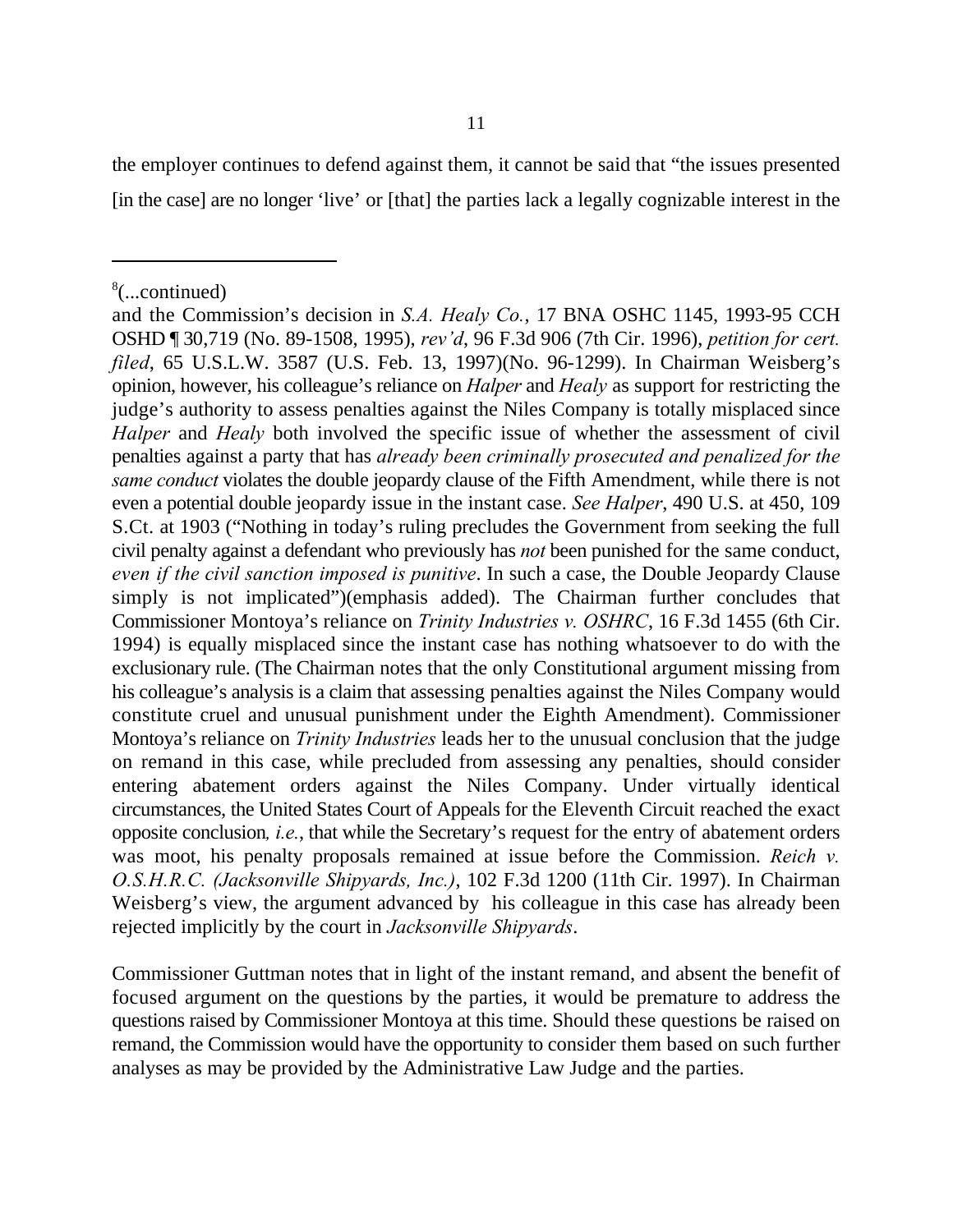outcome." *Powell v. McCormack*, 395 U.S. at 496, 89 S.Ct. at 1950-51. Under these circumstances, it is error to dismiss a case on the ground that it is "moot," as the federal court cases cited above make clear.

## **III. Order**

For the reasons indicated, we overrule *Jacksonville* and hold that an action seeking the assessment of penalties for OSHAct violations is *not* rendered moot by the fact that the cited employer no longer has any employees, even if that cited employer can demonstrate that there is "no reasonable likelihood" that it will resume the employment relationship. Based on this holding, we reverse the judge's decision below, deny Niles Company's motion for summary judgment, and remand this case to Judge Loye for further proceedings consistent with this decision.

 $\sqrt{s}$ /

Stuart E. Weisberg Chairman

/s/

Daniel Guttman **Commissioner** 

Dated: April 15, 1997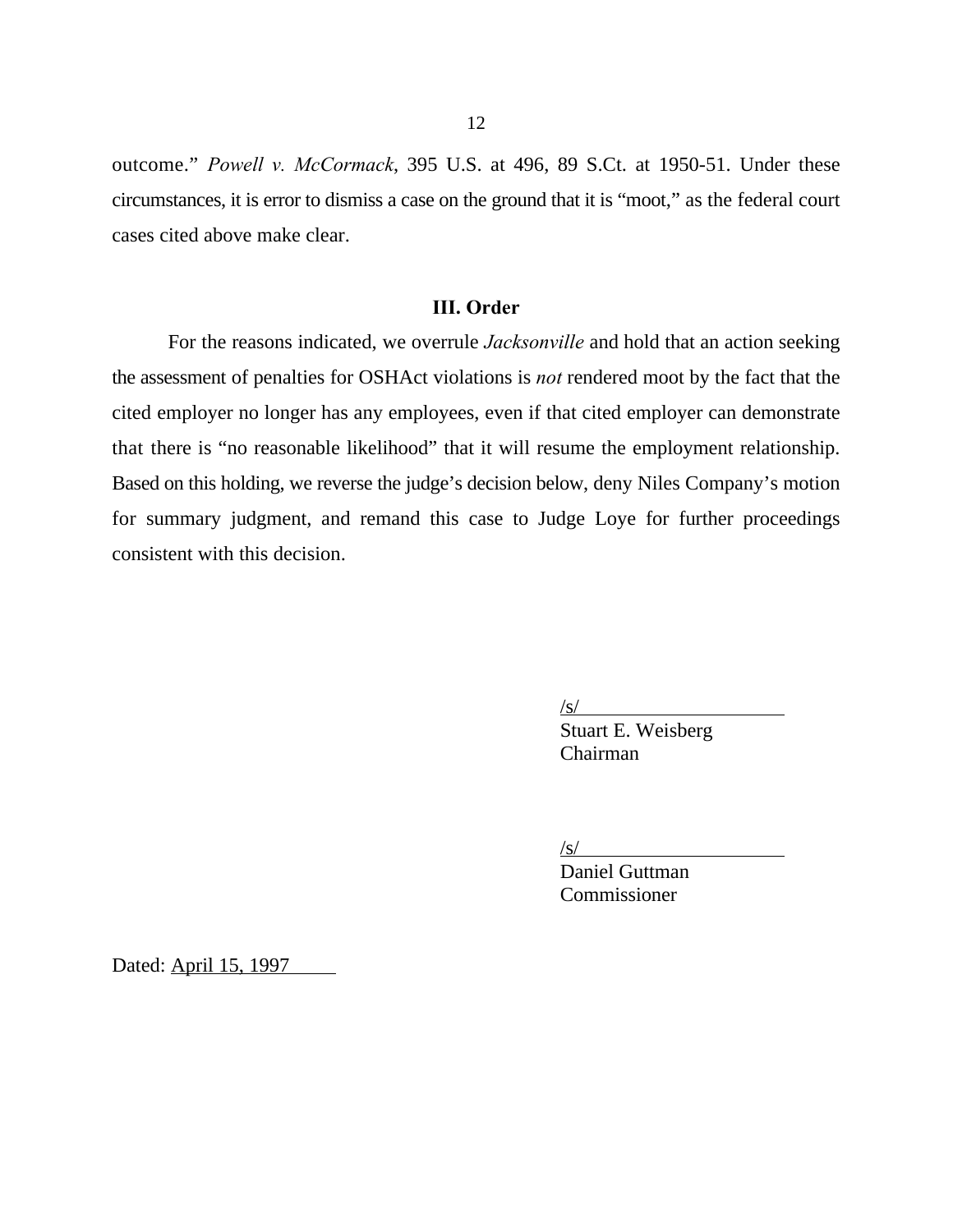MONTOYA, Commissioner, concurring in part and dissenting in part:

While I concur in the majority's decision to deny the motion of Kenny Niles,  $d/b/a$ Kenny Niles Construction & Trucking Company ("Niles Company") for summary judgment, I do not agree that penalties can be assessed for the alleged violations.

Relying on the Commission's decision in *Jacksonville Shipyards, Inc.*, 16 BNA OSHC 2053, 1993-95 CCH OSHD ¶ 30,539 (No. 92-0888, 1994), *rev'd*, 102 F.3d 1200 (11th Cir. 1997), the Niles Company argued that the Secretary's enforcement action was rendered moot when Mr. Niles "permanently closed down" his excavation business. In *Jacksonville*, the Commission observed that:

When it established the Act, Congress recognized that employers have the primary control over the work environment. *Anning-Johnson Co. v. OSHRC*, 516 F.2d 1081, 1088 (7th Cir. 1975). Accordingly, the obligation to provide a safe and healthful workplace and to comply with OSHA standards is placed on the employer, and a business organization must comply with the Act so long as it is an employer having employees as those terms are defined in the Act. Section 3(5) and 3(6), 29 U.S.C. § 652(5) and (6). *Loomis Cabinet Co.*, 15 BNA OSHC 1635, 1636 n.2, 1991-93 CCH OSHD ¶ 29,689, p. 40,254 n.2 (No. 88-2012, 1992), *aff'd*, 20 F.3d 938 (9th Cir. 1994); *Van Buren-Madawaska Corp.*, 13 BNA OSHC 2157, 2158, 1987-90 CCH OSHD ¶ 28,504, p. 37,780 (No. 87-214, 1989).

16 BNA OSHC at 2054, 1993-95 CCH OSHD at p. 42,222. Since liability under the OSH Act is premised on the existence of a business enterprise having an employment relationship with those whom the Act is intended to protect, the Commission concluded that "a proceeding may properly be considered moot where the employer has effectively corrected the alleged violations by terminating its employees and where there is no reasonable likelihood that the employer will resume the employment relationship." *Id.* at 2055, 1993-95 CCH OSHD at p. 42,229.

I have reassessed the position that I took in *Jacksonville* and no longer believe that the winding up of an employer's business affairs renders an OSHA enforcement proceeding moot in its entirety. I now conclude that the Secretary is entitled to a hearing on the merits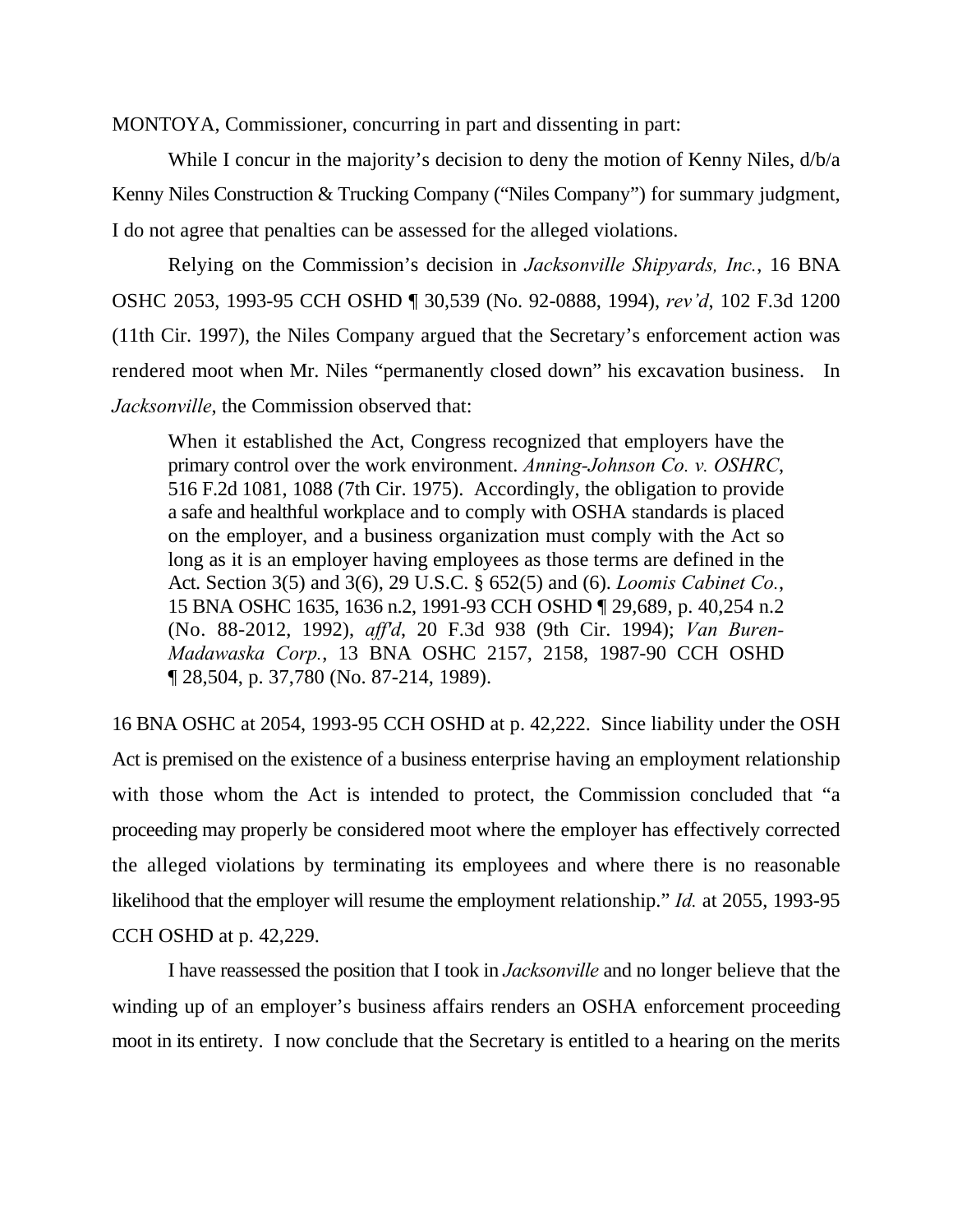of the citations. However, giving particular consideration to the later decision in *S.A. Healy Co.*, 17 BNA OSHC 1145, 1993-95 CCH OSHD ¶ 30,719 (No. 89-1508, 1995), *rev'd on other grounds*, 96 F.3d 906 (7th Cir. 1996), *petition for cert. filed*, 65 U.S.L.W. 3587 (U.S. Feb. 13, 1997) (No. 96-1299), I find that the assessment of a penalty where there are no longer employees for the OSH Act to protect would be punitive, and therefore would exceed the civil remedial authority of the OSH Act.<sup>9</sup>

S.A. Healy had been fined for criminal violations of the OSH Act under 29 U.S.C. § 666(e), and the Commission was asked to decide whether "instance-by-instance" civil penalties subsequently sought by the Secretary for the same violations would be punitive, and therefore prohibited by the double jeopardy clause. The Secretary argued that all penalties assessed under section 17 of the OSH Act, 29 U.S.C. § 666, must be treated as nonpunitive, since the Act has the overarching remedial purpose of promoting safety. Reviewing the law relating to civil remedial legislation, the Commission first noted *Kennedy v. Mendoza-Martinez*, 372 U.S. 144, 168-69 (1963), in which the Supreme Court said that a punitive sanction is one that satisfies certain criteria, including but not limited to whether it serves "the traditional aims of punishment," that is, "deterrence and retribution." *Id.* at 168-69. The courts historically have deferred to Congress if a statute plainly states that its penalty provisions are civil in nature. In *United States v. Ward*, 448 U.S. 242, 249 (1980), however, the Supreme Court said that the deference normally accorded the intent and determination of Congress to establish a civil penalty is not conclusive, and an ostensibly

<sup>&</sup>lt;sup>9</sup>The Commission issued its decision in *S.A. Healy Co.*, 17 BNA OSHC 1145, 1993-95 CCH OSHD ¶ 30,719, *rev'd*, 96 F.3d 906 (7th Cir. 1996) (No. 89-1508, 1995), *petition for cert. filed*, U.S.L.W. 3587 (U.S. Feb.13, 1997) (No.96-1299) several months after its decision in *Jacksonville Shipyards, Inc.*, 16 BNA OSHC 2053, 1993-95 CCH OSHD ¶ 30,539 (No. 92- 0888, 1994), *rev'd*, 102 F.3d 1200 (11th Cir. 1997). As a result, the issue of whether the penalties sought were punitive was not raised before the Commission in *Jacksonville.* Furthermore, it does not appear from the circuit court's decision that any such argument was made on appeal.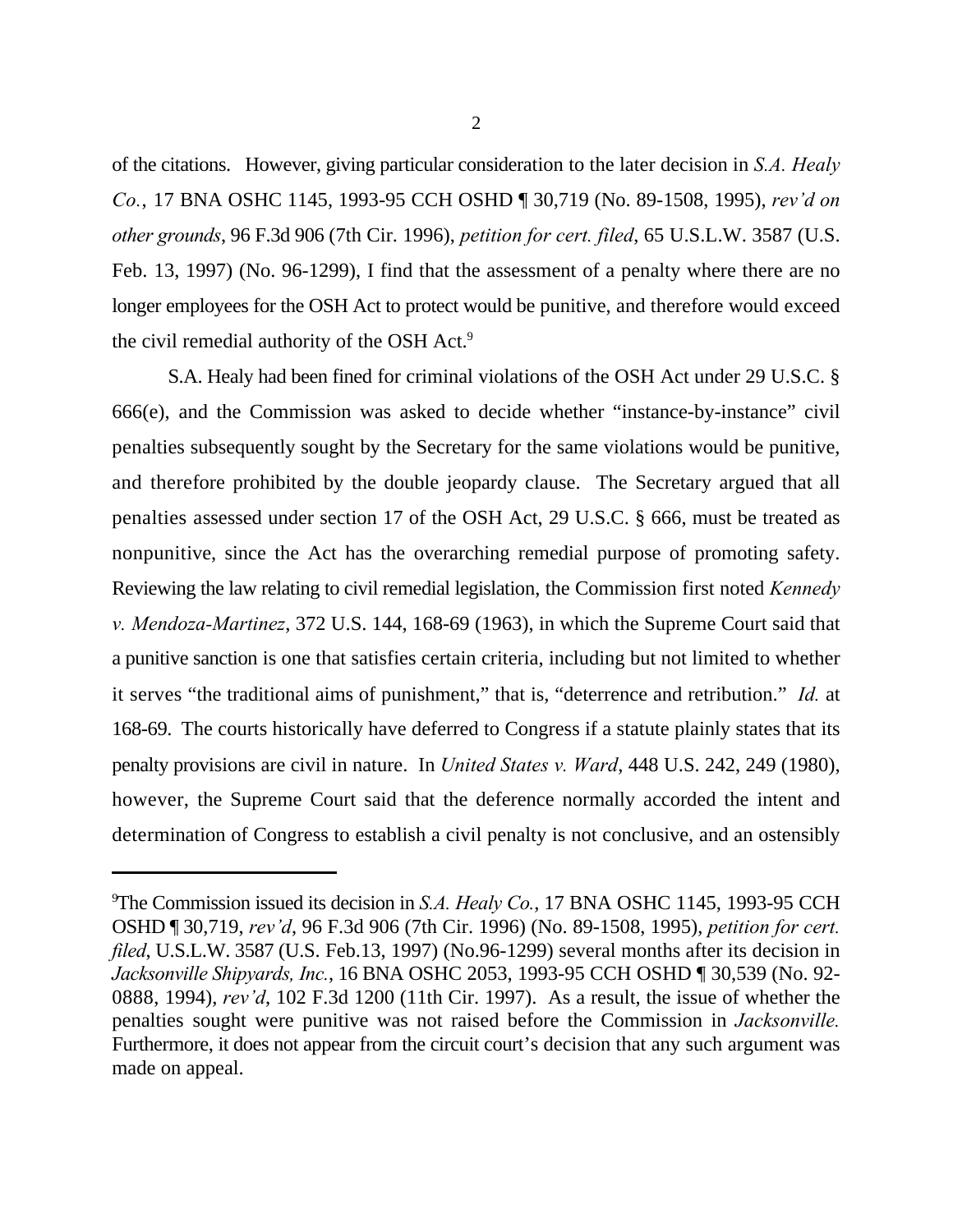civil penalty can be found to have in fact a punitive character. The Commission gave particular attention to the more recent decision in *United States v. Halper*, 490 U.S. 435 (1989), in which the Court recognized that "a civil sanction may constitute punishment under some circumstances." 490 U.S. at 443. The primary factor to be taken into account under the *Halper* test is whether the sanction is deterrent or retributive in character, rather than remedial. *Id.* at 448. *See also Bell v. Wolfish*, 441 U.S. 520, 539 n.20 (1979) ("[r]etribution and deterrence are not legitimate nonpunitive governmental objectives"). The Commission concluded that there is a potential for OSH Act penalties to be punitive. 17 BNA OSHC at 1154, 1993-95 CCH OSHD at p. 42,642. The U.S. Court of Appeals for the Seventh Circuit agreed, but decided "that potential has been realized," and set the penalties assessed by the Commission aside. 96 F.3d at 912*.*

The Commission has always recognized that the overriding goal of any penalty assessment is to achieve the objectives of the OSH Act. In *Colonial Craft Reproductions*, 1 BNA OSHC 1063, 1065, 1971-73 CCH OSHD ¶ 15,277, p. 20,370 (No. 881, 1972) the Commission held that no penalty should be assessed if in the circumstances compliance with the Act could be assured without a penalty assessment. In *Trinity Indus.*, 15 BNA OSHC 1481, 1991-93 CCH OSHD ¶ 29,582 (No. 88-2691, 1992), the Commission concluded that an employer who had substantially eliminated a hazard by the time of the inspection and whose failure to entirely correct the condition was the result of difficulties it encountered, rather than lack of diligence, was entitled to substantial credit for good faith "in order to encourage a large employer to protect its employees and to cooperate with the Federal occupational safety and health program, by taking voluntary measures to abate . . . hazards." *Id.* at 1489, 1991-93 CCH OSHD at p. 40,039. The Commission reaffirmed this principle in *Quality Stamping Prods. Co.*, 16 BNA OSHC 1927, 1929, 1994 CCH OSHD ¶ 30,516, p. 42,189 (No. 91-0414, 1994), where we stated: "The purpose of a penalty is to achieve a safe workplace, and penalty assessments . . . are keyed to the amount an employer appears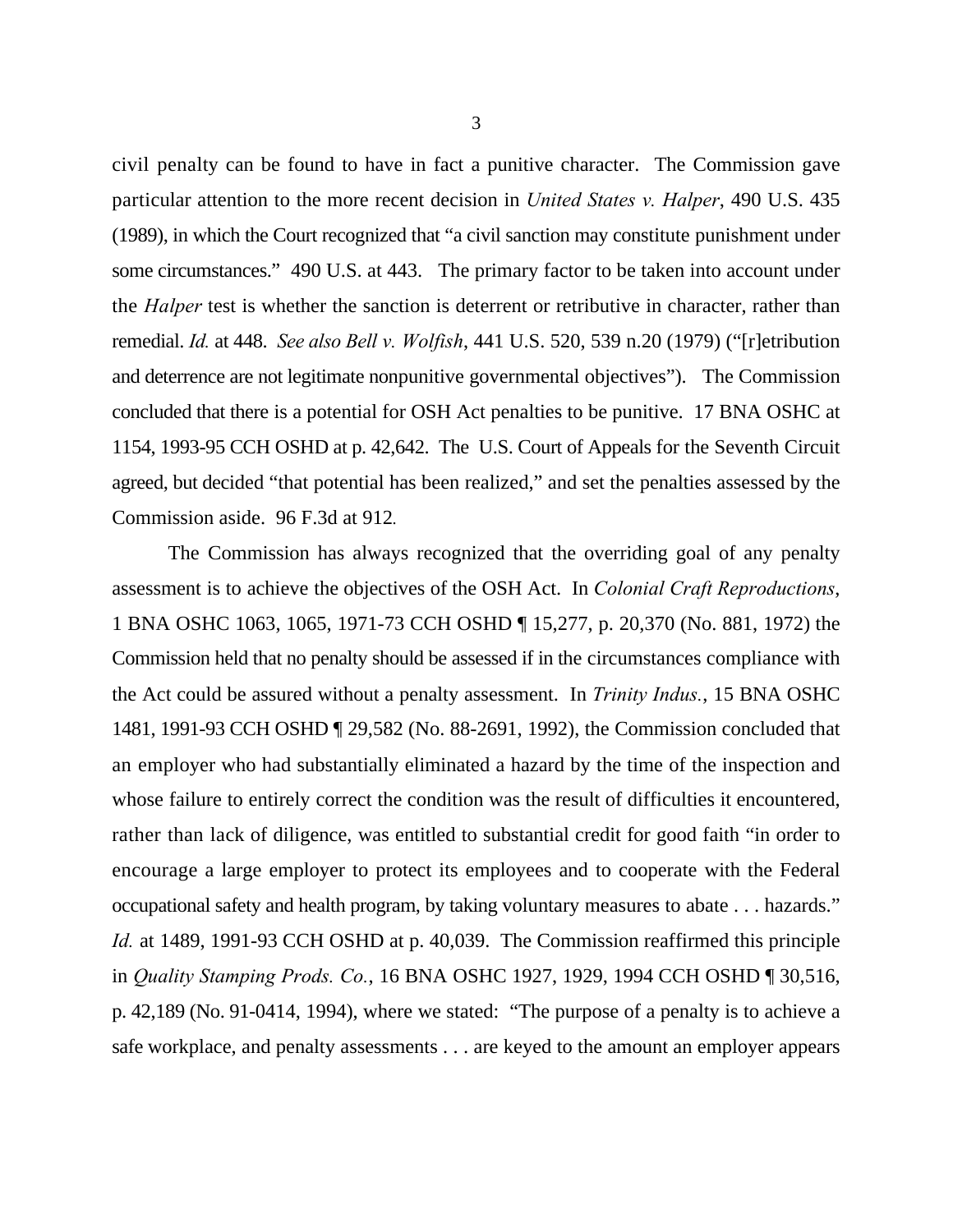to require before it will comply" (citing *D & S Grading Co. v. Secretary of Labor*, 899 F.2d 1145 (11th Cir. 1990) and *George Hyman Constr. Co. v. OSHRC*, 582 F.2d 834, 841 (4th Cir. 1978)).

There seems to be no question that the ostensibly civil penalties provided for under the OSH Act can become punitive in character when they exceed the amount necessary to effectuate the purposes of the OSH Act. Here, the record establishes that the employer has ceased all operations, and there are no longer any employees for the OSH Act to protect. Following *Healy*, and the cases cited in support of *Healy,* the only purposes that assessment of a penalty against the Niles Company penalty could achieve are retribution against Mr. Niles or the general deterrence of other employers. Since the Commission and the courts have said that either of these purposes must be considered punitive, then the assessment of any penalty against Mr. Niles or the Niles Company would exceed the civil remedial authority of the OSH Act.

In determining whether the exclusionary rule applies in Commission proceedings to improperly obtained evidence, the U.S. Court of Appeals for the Sixth Circuit held that "the exclusionary rule applies where the object is to assess penalties against the employer for past violations of OSHA regulations," but not "for purposes of correcting violations of occupational safety and health standards." *Trinity Industries v. OSHRC*, 16 F.3d 1455, 1462 (6th Cir. 1994). *See also Smith Steel Casting v. Brock,* 800 F.2d 1329, 1334 (5th Cir. 1896). As these circuit courts would allow orders of abatement, but not penalties, when evidence is improperly obtained, I think an analogous result is proper here. Though an order of abatement may serve no immediate purpose, the Secretary would have an order on file to enforce should Mr. Niles resume any business in which employees are exposed to the hazards addressed by the standards cited here.<sup>10</sup>

<sup>&</sup>lt;sup>10</sup>The Secretary could presumably use an order requiring Mr. Niles to abate these violations to support the characterization of any future violations by Mr. Niles as willful or repeated. Section 17(a) of the OSH Act, 29 U.S.C. § 666(a). I would assume that the Secretary could also use such an order to support a citation for failure to abate these violations. Section 17(d) of the OSH Act, 29 U.S.C. § 666(d).